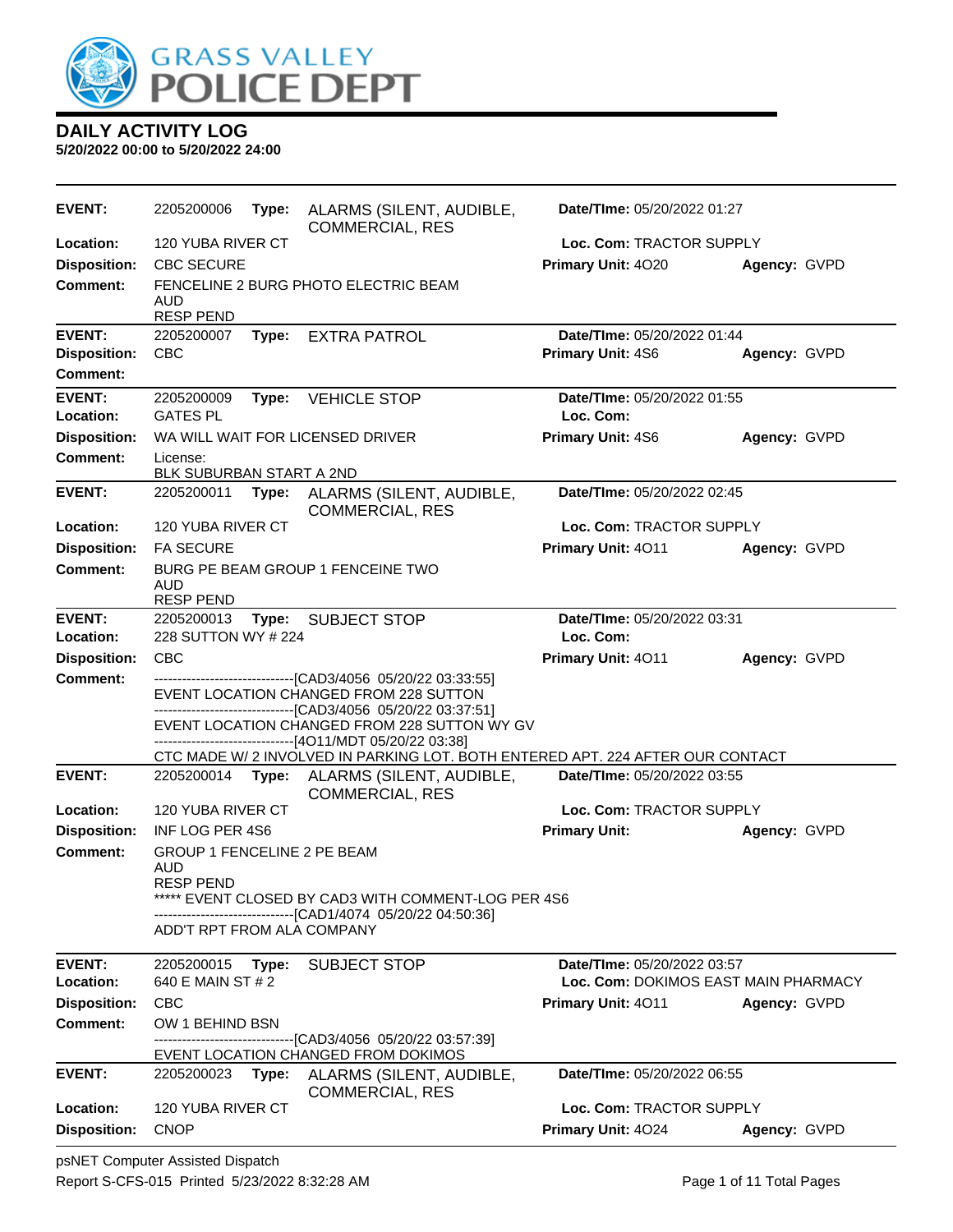

| <b>Comment:</b>            |                         |       | FRONT LEFT PED, AUD, RESP PENDING, OP OVY                                                                                                                                                                                                                                                                               |                                          |                                          |
|----------------------------|-------------------------|-------|-------------------------------------------------------------------------------------------------------------------------------------------------------------------------------------------------------------------------------------------------------------------------------------------------------------------------|------------------------------------------|------------------------------------------|
| <b>EVENT:</b>              | 2205200029              | Type: | DISTURBANCE (NOISE,<br>MUSIC, VERBAL, BARKI                                                                                                                                                                                                                                                                             | Date/TIme: 05/20/2022 07:38              |                                          |
| Location:                  | 1008 PLAZA DR           |       |                                                                                                                                                                                                                                                                                                                         | Loc. Com: SPEEDWAY                       |                                          |
| <b>Disposition:</b>        | ARA                     |       |                                                                                                                                                                                                                                                                                                                         | Primary Unit: 4024                       | Agency: GVPD                             |
| Case No:                   | G2201242                |       |                                                                                                                                                                                                                                                                                                                         |                                          |                                          |
| <b>Comment:</b>            |                         |       | RP REPORTING MALE WAS DANCING AROUND IFO BUSINESS AND APPEARED 11550. SU HAS GONE INTO<br>THE RESTROOM OF BUSINESS, HAS BEEN LOCKED IN IT FOR A LONG TIME AND PER RP SOUNDS LIKE HE IS<br>"TEARING THE BATHROOM APART". NEG DESC OF SU OTHER THAN HMA.<br>--------------------------------[CAD3/4051 05/20/22 08:03:03] |                                          |                                          |
|                            |                         |       | ISSUED CASE# G2201242 FOR AGENCY GVPD by UNIT 4O24                                                                                                                                                                                                                                                                      |                                          |                                          |
| <b>EVENT:</b><br>Location: | BRUNSWICK RD/49/20 RAMP |       | 2205200035 Type: TRAFFIC ACCIDENT                                                                                                                                                                                                                                                                                       | Date/TIme: 05/20/2022 08:09<br>Loc. Com: |                                          |
| <b>Disposition:</b>        | <b>CIT</b>              |       |                                                                                                                                                                                                                                                                                                                         | Primary Unit: 4017                       | Agency: GVPD                             |
| Case No:                   | G2201243                |       |                                                                                                                                                                                                                                                                                                                         |                                          |                                          |
| Comment:                   |                         |       | 1182, RP REQ REPORT DUE TO OTHER DRIVER NOT HAVING DL WITH HER. INV VEH GRY JEEP LP 6GBV820,<br>RP'S VEH SIL MAZ 6 LP 5KIL886. BOTH PARTIES STANDING BY IN PARKING LOT OF AMPM.<br>-------------------------------[CAD3/4051 05/20/22 08:26:57]<br>ISSUED CASE# G2201243 FOR AGENCY GVPD by UNIT 4O17                   |                                          |                                          |
| <b>EVENT:</b>              |                         |       | 2205200046 Type: SUSPICIOUS CIRCUMSTANCE<br>(VEHICLE, PERSON                                                                                                                                                                                                                                                            | Date/TIme: 05/20/2022 08:51              |                                          |
| Location:                  | 105 OPHIR ST            |       |                                                                                                                                                                                                                                                                                                                         | Loc. Com: BHD HOUSE                      |                                          |
| <b>Disposition:</b>        | <b>CBC MOVING ALONG</b> |       |                                                                                                                                                                                                                                                                                                                         | Primary Unit: 4024                       | Agency: GVPD                             |
| <b>Comment:</b>            |                         |       | RP RPTG SUS VEH RED HOND SEDAN WITH A MALE INSIDE YELLING AT HIMSELF. HAS BEEN THERE FOR A<br>FEW WEEKS. RP ADVISED SHE JUST HAD SURGERY AND "CANT HAVE THIS GUY SCREAMING ALL DAY"                                                                                                                                     |                                          |                                          |
| <b>EVENT:</b>              | 2205200050              | Type: | TRAFFIC (DUI, PARKING,<br>SPEED, HAZ                                                                                                                                                                                                                                                                                    | Date/TIme: 05/20/2022 09:07              |                                          |
| Location:                  | LIDSTER AV/HUGHES RD    |       |                                                                                                                                                                                                                                                                                                                         | Loc. Com:                                |                                          |
| <b>Disposition:</b>        |                         |       | CBC OWNER GIVEN A WEEK TO MOVE VEH.                                                                                                                                                                                                                                                                                     | Primary Unit: 4Z15                       | Agency: GVPD                             |
| Comment:                   |                         |       | WHI BUS WITH WA STATE LP, LOOKS SIMILLAR TO MUNICIPAL BUS, HAS BEEN PARKED FOR OVER A WEEK<br>---------------------------------[CAD1/4085 05/20/22 10:20:46]<br>PER 405, OWNER WAS GIVEN 1 WEEK TO GET RV MOVED.                                                                                                        |                                          |                                          |
| <b>EVENT:</b><br>Location: | WE EMPIRE ST/20         |       | 2205200051 Type: INFORMATION                                                                                                                                                                                                                                                                                            | Date/TIme: 05/20/2022 09:09<br>Loc. Com: |                                          |
| <b>Disposition:</b>        | <b>UTL</b>              |       |                                                                                                                                                                                                                                                                                                                         | Primary Unit: 4024                       | Agency: GVPD                             |
| <b>Comment:</b>            | FROM 20                 |       | CHP ADVISING PURPLE SEDAN LAST 2 DIGITS OF LP ARE 17 OR 71, WMA DRIVER IN BLK SUNGLASSES<br>BRANDISHED BLK HANDGUN WITH LASER SITE. OCCURED 30 MINS AGO LS HEADED EB ONTO EMPIRE                                                                                                                                        |                                          |                                          |
|                            | <b>VOICED</b>           |       | -------------------------------[CAD3/4051 05/20/22 09:11:04]                                                                                                                                                                                                                                                            |                                          |                                          |
| <b>EVENT:</b>              | 2205200052              | Type: | <b>BURGLARY (AUTO,</b><br>RESIDENCE, COMMERCIAL)                                                                                                                                                                                                                                                                        | Date/TIme: 05/20/2022 09:17              |                                          |
| Location:                  | 111 SOLAR DR            |       |                                                                                                                                                                                                                                                                                                                         | Loc. Com:                                |                                          |
| <b>Disposition:</b>        | <b>CBC</b>              |       |                                                                                                                                                                                                                                                                                                                         | Primary Unit: 4024                       | Agency: GVPD                             |
| <b>Comment:</b>            |                         |       | RP REPORTING PEOPLE KEEP BREAKING INTO HER UNIT AND STEALING THINGS. PER RP, MANY THINGS<br>TAKEN, CANNOT SPECIFY. LAST OCCURED 5/18/2022 AT UNK TIME. NOTHING CURRENTLY HAPPENING.                                                                                                                                     |                                          |                                          |
| <b>EVENT:</b>              | 2205200053              | Type: | <b>IDENTITY THEFT</b>                                                                                                                                                                                                                                                                                                   | Date/TIme: 05/20/2022 09:28              |                                          |
| Location:                  | 129 S AUBURN ST         |       |                                                                                                                                                                                                                                                                                                                         |                                          | Loc. Com: GRASS VALLEY POLICE DEPARTMENT |
| <b>Disposition:</b>        | <b>CBC</b>              |       |                                                                                                                                                                                                                                                                                                                         | <b>Primary Unit: 402</b>                 | Agency: GVPD                             |
| <b>Comment:</b>            |                         |       | RP IN THE LOBBY OF GVPD RPT'G 530.5PC<br>-------------------------------[CAD3/4051_05/20/22 09:34:55]                                                                                                                                                                                                                   |                                          |                                          |
|                            | 401 ADVISED             |       |                                                                                                                                                                                                                                                                                                                         |                                          |                                          |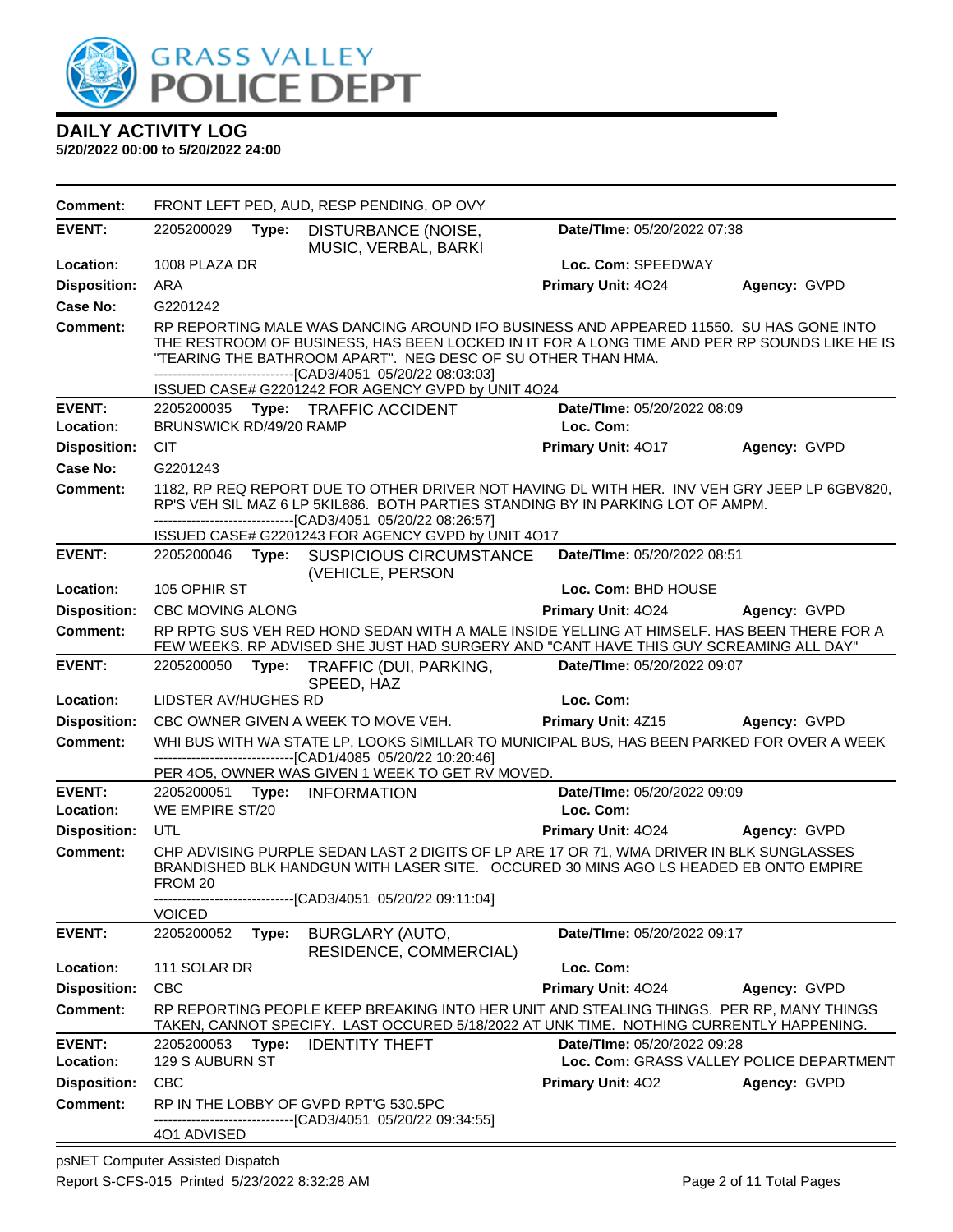

| <b>EVENT:</b><br>Location: | 2205200056 Type:<br>801 WE MAIN ST                                     | VANDALISM                                                                                                                                                                                                                                                                                                                                                                                                                                                                                                                 | Date/TIme: 05/20/2022 09:39<br>Loc. Com: |              |
|----------------------------|------------------------------------------------------------------------|---------------------------------------------------------------------------------------------------------------------------------------------------------------------------------------------------------------------------------------------------------------------------------------------------------------------------------------------------------------------------------------------------------------------------------------------------------------------------------------------------------------------------|------------------------------------------|--------------|
| <b>Disposition:</b>        | <b>RPT</b>                                                             |                                                                                                                                                                                                                                                                                                                                                                                                                                                                                                                           | <b>Primary Unit: 4024</b>                | Agency: GVPD |
| Case No:                   | G2201244                                                               |                                                                                                                                                                                                                                                                                                                                                                                                                                                                                                                           |                                          |              |
| <b>Comment:</b>            |                                                                        | RP REPORTING SHE CAME OUT TO HER FRIEND'S CAR THIS MORNING TO FIND REAR WINSHIELD HAD BEEN<br>SHOT WITH WHAT SHE THINKS WAS A BB GUN. CAR WAS PARKED IN RP'S DRIVEWAY. UNK WAT TIME IT<br>HAPPENED, OCCURED SOME TIME LAST NIGHT. GRY VOLK GOLF 8DRV432<br>--------------------------------[CAD3/4051 05/20/22 10:13:01]<br>ISSUED CASE# G2201244 FOR AGENCY GVPD by UNIT 4O24                                                                                                                                            |                                          |              |
| <b>EVENT:</b>              |                                                                        | 2205200059 Type: CITIZEN ASSIST (CIVIL<br>STANDBY'S, LOCKOUT                                                                                                                                                                                                                                                                                                                                                                                                                                                              | Date/TIme: 05/20/2022 09:47              |              |
| Location:                  | 120 BADGER LN                                                          |                                                                                                                                                                                                                                                                                                                                                                                                                                                                                                                           | Loc. Com:                                |              |
| <b>Disposition:</b>        |                                                                        | HBD PER 4024, RP WILL CALL BACK IF NEEDED                                                                                                                                                                                                                                                                                                                                                                                                                                                                                 | <b>Primary Unit:</b>                     | Agency: GVPD |
| <b>Comment:</b>            | ADVISED 4024 TO ADVISE 401 VIA AM                                      | RP REQ CIVIL STANDBY WHILE THEY CHANGE LOCKS DUE TENANT THAT WAS SUPPOSED TO VACATE BUT<br>HAS NOT. TENANCY OF THE SU WAS TIED TO HIS EMPLOYMENT, HE IS NO LONGER EMPLOYED AND PER<br>RP'S COMAPNY THEY HAVE TO LOCK HIM OUT AT 1300.<br>--------------------------------[CAD3/4051 05/20/22 09:51:57]<br>***** EVENT CLOSED BY CAD3 WITH COMMENT-PER 4024, RP WILL CALL BACK IF NEEDED                                                                                                                                   |                                          |              |
| <b>EVENT:</b>              |                                                                        | 2205200069 Type: ABANDONED VEHICLES                                                                                                                                                                                                                                                                                                                                                                                                                                                                                       | Date/TIme: 05/20/2022 10:26              |              |
| Location:                  | 120 RICHARDSON ST                                                      |                                                                                                                                                                                                                                                                                                                                                                                                                                                                                                                           | Loc. Com:                                |              |
| <b>Disposition:</b>        | <b>RPT</b>                                                             |                                                                                                                                                                                                                                                                                                                                                                                                                                                                                                                           | Primary Unit: 4Z15                       | Agency: GVPD |
| Case No:                   | G2201245                                                               |                                                                                                                                                                                                                                                                                                                                                                                                                                                                                                                           |                                          |              |
| Comment:                   | <b>TOYT MATRIX</b>                                                     |                                                                                                                                                                                                                                                                                                                                                                                                                                                                                                                           |                                          |              |
|                            | EVENT CALL TYPE CHANGED FROM VEH<br>ETA DRIVETIME<br>FCN/3702214001872 | EVENT LOCATION CHANGED FROM 100 BLK RICHARDSON<br>-------------------------------[CAD3/4051 05/20/22 10:27:45]<br>--------------------------------[CAD3/4051 05/20/22 10:28:33]<br>TOW ASSIGNED-GOLD COUNTRY TOW, 1025 IDAHO MARYLAND DR, GRASS VALLEY, 5309555653,<br>-------------------------------[CAD3/4051 05/20/22 10:28:46]<br>-------------------------------[CAD3/4051 05/20/22 10:37:14]<br>ISSUED CASE# G2201245 FOR AGENCY GVPD by UNIT 4Z15<br>-------------------------------[CAD3/4051 05/20/22 10:52:44] |                                          |              |
| <b>EVENT:</b>              | 2205200072 Type:                                                       | THEFT (GRAND, PETTY, FROM<br><b>MERCHANT)</b>                                                                                                                                                                                                                                                                                                                                                                                                                                                                             | Date/TIme: 05/20/2022 10:38              |              |
| Location:                  | <b>1130 E MAIN ST</b>                                                  |                                                                                                                                                                                                                                                                                                                                                                                                                                                                                                                           | Loc. Com: CIGARETTE CITY                 |              |
| Disposition:               | RPT                                                                    |                                                                                                                                                                                                                                                                                                                                                                                                                                                                                                                           | <b>Primary Unit: 4017</b>                | Agency: GVPD |
| <b>Case No:</b>            | G2201251                                                               |                                                                                                                                                                                                                                                                                                                                                                                                                                                                                                                           |                                          |              |
| <b>Comment:</b>            | 1006. RP HAS VIDEO OF THE EVENT.                                       | RP REPORTING THEFT OF \$45 WORTH MERCHANDISE, SU WMA IN GRY UNDER ARMOR HOODIE AND<br>SHORTS, LEFT BUSSINESS IN WHI FORD 4X4 PICKUP DOWN E MAIN TWD THE ROUDABOUT. OCCURED<br>--------------------------[CAD1/4085  05/20/22 14:32:25]<br>ISSUED CASE# G2201251-G2201251 FOR GVPD by UNIT 4O17                                                                                                                                                                                                                            |                                          |              |
| <b>EVENT:</b>              | 2205200083<br>Type:                                                    | TRAFFIC (DUI, PARKING,<br>SPEED, HAZ                                                                                                                                                                                                                                                                                                                                                                                                                                                                                      | <b>Date/TIme: 05/20/2022 11:13</b>       |              |
| Location:                  | MILL ST/WALSH ST                                                       |                                                                                                                                                                                                                                                                                                                                                                                                                                                                                                                           | Loc. Com: S OF WALSH                     |              |
| <b>Disposition:</b>        | <b>CIT</b>                                                             |                                                                                                                                                                                                                                                                                                                                                                                                                                                                                                                           | Primary Unit: 4Z15                       | Agency: GVPD |
| <b>Comment:</b>            |                                                                        | RP REPORTING 4 CARS PARKED IN RED ZONE S OF WALSH                                                                                                                                                                                                                                                                                                                                                                                                                                                                         |                                          |              |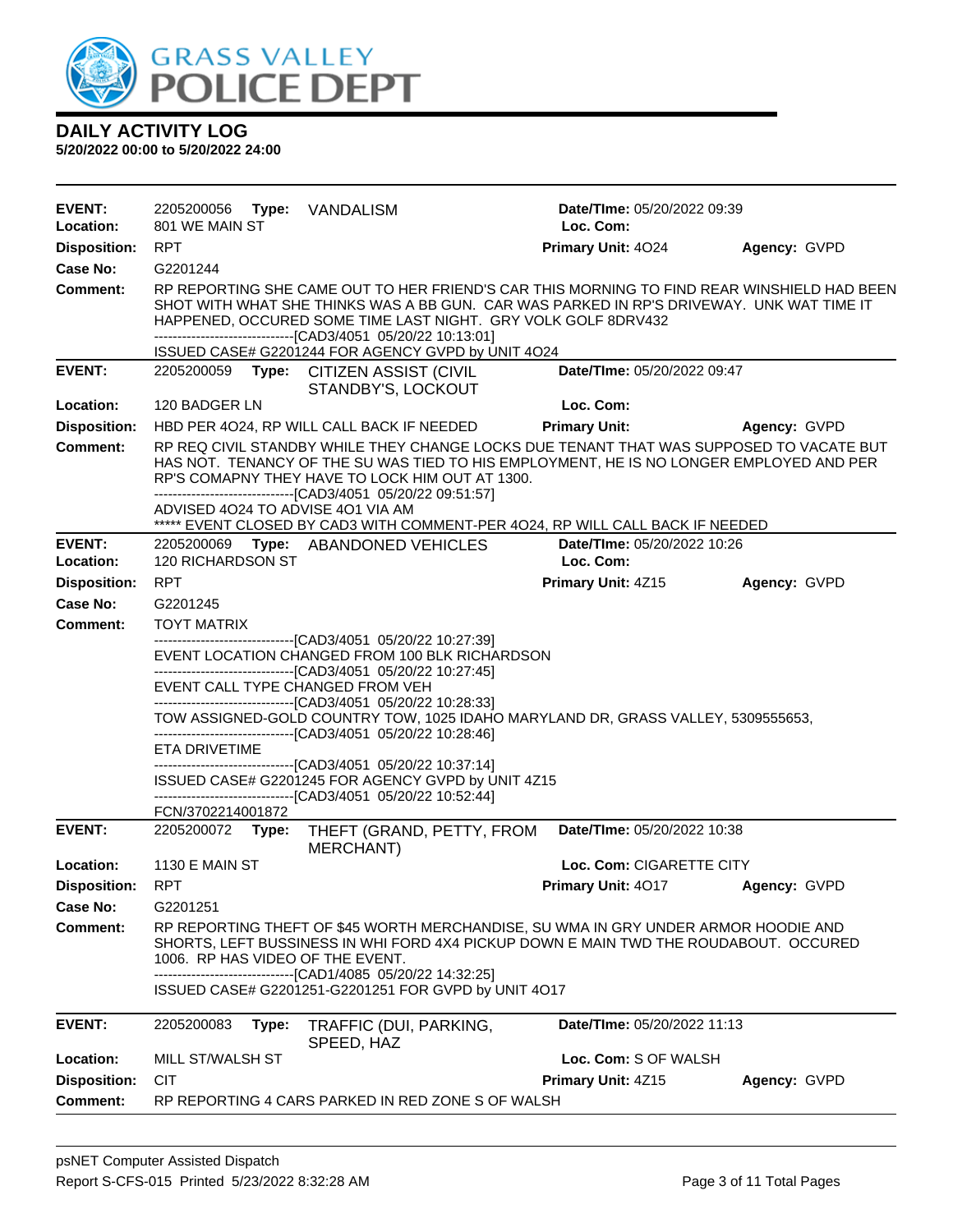

| <b>EVENT:</b>              | 2205200086             | Type: | DISTURBANCE (NOISE,<br>MUSIC, VERBAL, BARKI                                                                                                                                                                             | Date/TIme: 05/20/2022 11:23              |              |
|----------------------------|------------------------|-------|-------------------------------------------------------------------------------------------------------------------------------------------------------------------------------------------------------------------------|------------------------------------------|--------------|
| Location:                  | 105 W EMPIRE ST        |       |                                                                                                                                                                                                                         | Loc. Com: GOLDEN EMPIRE MARKET           |              |
| <b>Disposition:</b>        | <b>CBC</b>             |       |                                                                                                                                                                                                                         | Primary Unit: 4024                       | Agency: GVPD |
| <b>Comment:</b>            |                        |       | 911 REPORTING WMA GRY BEARD AND A HAT, SITTING ACROSS STREET FROM STORE YELLING RANDOM<br>THINGS THAT ARE SLANDEROUS AND CREEPY. MAKES RP UNEASY                                                                        |                                          |              |
| <b>EVENT:</b><br>Location: |                        |       | 2205200089 Type: TRESPASS<br>IDAHO MARYLAND RD/CENTENNIAL DR                                                                                                                                                            | Date/TIme: 05/20/2022 11:37<br>Loc. Com: |              |
| <b>Disposition:</b>        | <b>CBC</b>             |       |                                                                                                                                                                                                                         | <b>Primary Unit: 4D10</b>                | Agency: GVPD |
| <b>Comment:</b>            |                        |       | RP REQ 10-21 REGARDING TRESSPASSERS ON THE HILL NEAR THE OLD MILL.                                                                                                                                                      |                                          |              |
| <b>EVENT:</b>              | 2205200090             |       | Type: FRAUD                                                                                                                                                                                                             | Date/TIme: 05/20/2022 11:38              |              |
| Location:                  | 102 BANK ST            |       |                                                                                                                                                                                                                         | Loc. Com: MAVEN RISK MANAGEMENT          |              |
| <b>Disposition:</b>        | CBC                    |       |                                                                                                                                                                                                                         | <b>Primary Unit: 402</b>                 | Agency: GVPD |
| <b>Comment:</b>            |                        |       | RP REQ 10-21 REGARDING XRAY SELLING FALSIFIED VACCINTATION CARDS, USED TO WORK AT THE<br>BUSINESS AND DO IT, NO LONGER DOES BUT IS STILL SELLING FALSE CARDS.<br>------------------------------[4O2/MDT 05/20/22 11:51] |                                          |              |
|                            | CBC W FOLLOW UP        |       |                                                                                                                                                                                                                         |                                          |              |
| <b>EVENT:</b>              |                        |       | 2205200097 Type: WEAPONS (BRANDISH, PROM<br>SHOOTING, ANY                                                                                                                                                               | Date/TIme: 05/20/2022 12:03              |              |
| Location:                  | 218 SO SCHOOL ST       |       |                                                                                                                                                                                                                         | Loc. Com:                                |              |
| <b>Disposition:</b>        | <b>CBC</b>             |       |                                                                                                                                                                                                                         | Primary Unit: 4024 Agency: GVPD          |              |
| <b>Comment:</b>            |                        |       | RP REQG 1021 REF SUBJS FIREARMS HE HAS IN HIS POSSESSION THAT SUBJ IS ASKING TO GET BACK.<br>-------------------------------[CAD3/4051 05/20/22 12:05:13]                                                               |                                          |              |
|                            |                        |       | EVENT LOCATION CHANGED FROM GRASS VALLEY                                                                                                                                                                                |                                          |              |
| <b>EVENT:</b><br>Location: | 500 BLK FREEMAN LN     |       | 2205200101 Type: ABANDONED VEHICLES                                                                                                                                                                                     | Date/TIme: 05/20/2022 12:21<br>Loc. Com: |              |
| <b>Disposition:</b>        | <b>RPT</b>             |       |                                                                                                                                                                                                                         | <b>Primary Unit: 4Z15</b>                | Agency: GVPD |
| Case No:                   | G2201246               |       |                                                                                                                                                                                                                         |                                          |              |
| <b>Comment:</b>            | O/W 2 VEHS             |       |                                                                                                                                                                                                                         |                                          |              |
|                            |                        |       | -------------------------------[CAD3/4051_05/20/22 12:32:01]<br>TOW ASSIGNED-ADVANCED TOWING, 319 RAILROAD AVE, GRASS VALLEY, 5304775400,<br>-------------------------------[CAD3/4051 05/20/22 12:32:23]               |                                          |              |
|                            | ADVANCED FOR INTL      |       |                                                                                                                                                                                                                         |                                          |              |
|                            |                        |       | --------------------------------[CAD3/4051 05/20/22 12:32:31]<br>TOW ASSIGNED-TRIPLE M TOWING, 647 E MAIN ST, GRASS VALLEY, 5302733180,<br>-------------------------------[CAD3/4051 05/20/22 12:32:44]                 |                                          |              |
|                            | TRIPLE MMM FOR FORD    |       |                                                                                                                                                                                                                         |                                          |              |
|                            |                        |       | ------------------------------[CAD3/4051 05/20/22 12:49:35]<br>ISSUED CASE# G2201246 FOR AGENCY GVPD by UNIT 4Z15<br>------------------------------[CAD3/4051 05/20/22 12:49:47]                                        |                                          |              |
|                            |                        |       | ISSUED CASE# G2201247 FOR AGENCY GVPD by UNIT 4Z15<br>-------------------------------[CAD3/4051_05/20/22 13:12:37]                                                                                                      |                                          |              |
|                            | FORD FCN/3702214002541 |       | -------------------------------[CAD1/4085_05/20/22 13:16:18]                                                                                                                                                            |                                          |              |
|                            |                        |       | FCN/3702214002543 FOR INTERNATIONAL                                                                                                                                                                                     |                                          |              |
| <b>EVENT:</b>              |                        |       | 2205200101 Type: ABANDONED VEHICLES                                                                                                                                                                                     | Date/TIme: 05/20/2022 12:21              |              |
| Location:                  | 500 BLK FREEMAN LN     |       |                                                                                                                                                                                                                         | Loc. Com:                                |              |
| <b>Disposition:</b>        |                        |       |                                                                                                                                                                                                                         |                                          |              |
| Case No:                   | <b>RPT</b><br>G2201247 |       |                                                                                                                                                                                                                         | Primary Unit: 4Z15                       | Agency: GVPD |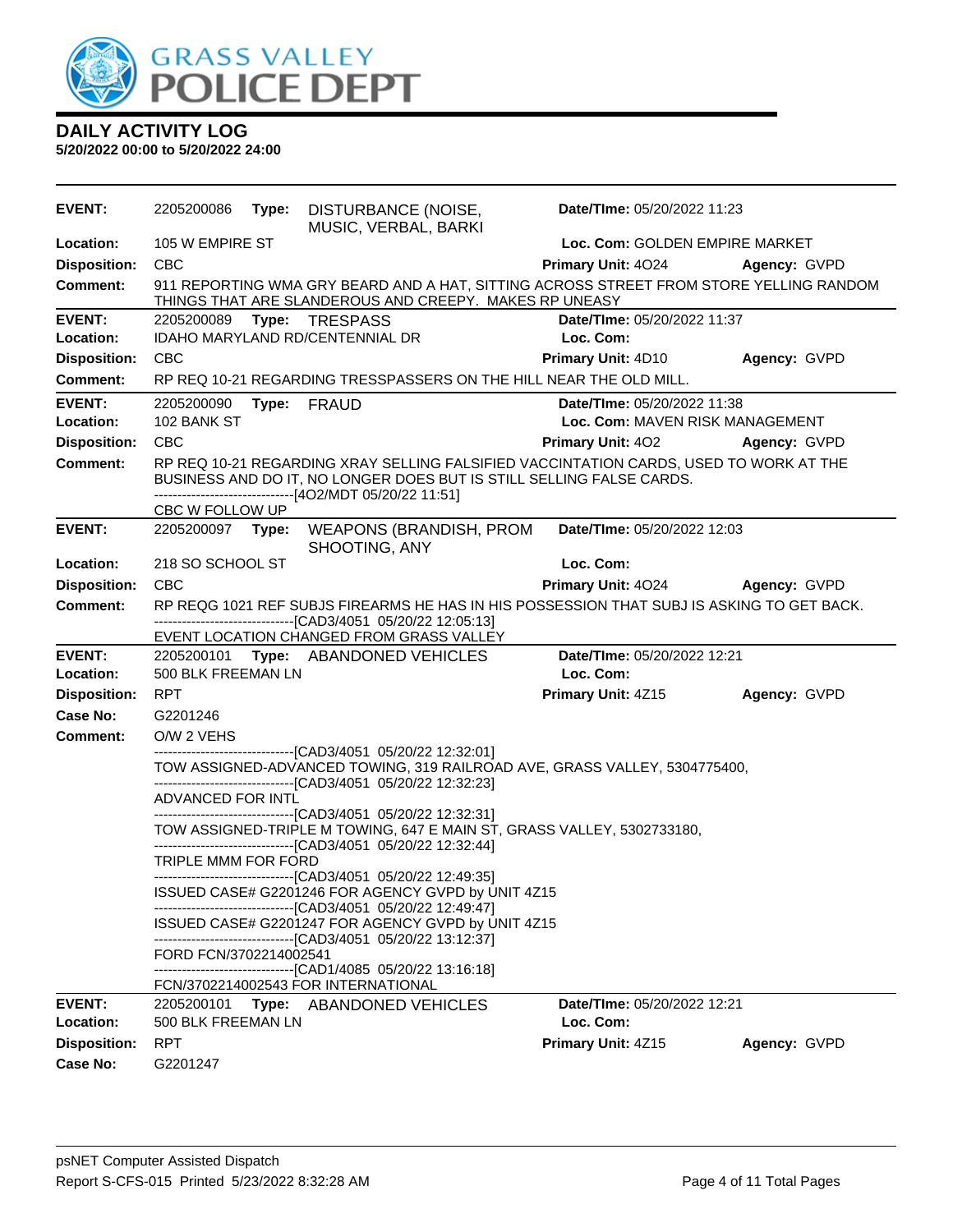

| Comment:            | O/W 2 VEHS                 |       |                                                                                                                               |                                                                                                                                                                                        |              |
|---------------------|----------------------------|-------|-------------------------------------------------------------------------------------------------------------------------------|----------------------------------------------------------------------------------------------------------------------------------------------------------------------------------------|--------------|
|                     |                            |       | ------------------[CAD3/4051_05/20/22 12:32:01]<br>------------------------------[CAD3/4051 05/20/22 12:32:23]                | TOW ASSIGNED-ADVANCED TOWING, 319 RAILROAD AVE, GRASS VALLEY, 5304775400,                                                                                                              |              |
|                     | ADVANCED FOR INTL          |       |                                                                                                                               |                                                                                                                                                                                        |              |
|                     |                            |       | -------------------------------[CAD3/4051 05/20/22 12:32:31]<br>--------------------------------[CAD3/4051 05/20/22 12:32:44] | TOW ASSIGNED-TRIPLE M TOWING, 647 E MAIN ST, GRASS VALLEY, 5302733180,                                                                                                                 |              |
|                     | TRIPLE MMM FOR FORD        |       | -------------------------------[CAD3/4051 05/20/22 12:49:35]                                                                  |                                                                                                                                                                                        |              |
|                     |                            |       | ISSUED CASE# G2201246 FOR AGENCY GVPD by UNIT 4Z15<br>-------------------------------[CAD3/4051 05/20/22 12:49:47]            |                                                                                                                                                                                        |              |
|                     |                            |       | ISSUED CASE# G2201247 FOR AGENCY GVPD by UNIT 4Z15<br>-------------------------------[CAD3/4051 05/20/22 13:12:37]            |                                                                                                                                                                                        |              |
|                     | FORD FCN/3702214002541     |       | -------------------------------[CAD1/4085 05/20/22 13:16:18]                                                                  |                                                                                                                                                                                        |              |
|                     |                            |       | FCN/3702214002543 FOR INTERNATIONAL                                                                                           |                                                                                                                                                                                        |              |
| <b>EVENT:</b>       | 2205200102                 |       | Type: DISTURBANCE (NOISE,<br>MUSIC, VERBAL, BARKI                                                                             | Date/TIme: 05/20/2022 12:28                                                                                                                                                            |              |
| Location:           | 155 GLASSON WY             |       |                                                                                                                               | Loc. Com: SIERRA NEVADA MEMORIAL<br><b>HOSPITAL</b>                                                                                                                                    |              |
| <b>Disposition:</b> | HBD LOG PER 401            |       |                                                                                                                               | <b>Primary Unit:</b>                                                                                                                                                                   | Agency: GVPD |
| Comment:            | BLK PANTS FIRST OF ROBERTA |       | ***** EVENT CLOSED BY CAD3 WITH COMMENT-LOG PER 401                                                                           | HOSPITAL SECURITY REPORTING XRAY LEAVING HOSPITAL AGAINST MEDICAL ADVICE. PER HOSPITAL,<br>SHE IS NOT IN THE CAPACITY TO LEAVE, BUT NOT ON HOLD. LAST SEEN APPROACHING EXIT OF ER. WFA |              |
| <b>EVENT:</b>       | 2205200104                 |       | Type: CITIZEN ASSIST (CIVIL<br>STANDBY'S, LOCKOUT                                                                             | Date/TIme: 05/20/2022 12:38                                                                                                                                                            |              |
| Location:           | STACEY LN/SO AUBURN ST     |       |                                                                                                                               | Loc. Com: SCHOOL BUS STOP                                                                                                                                                              |              |
| <b>Disposition:</b> | <b>CBC</b>                 |       |                                                                                                                               | <b>Primary Unit: 4024</b>                                                                                                                                                              | Agency: GVPD |
| <b>Comment:</b>     |                            |       | LE PRESENT. WILL OCCUR APPROX 1550-1600.<br>-------------------------------[CAD1/4085 05/20/22 12:41:33]                      | RP RE CIVIL STANDBY FOR CUSTODY EXCHANGE. FATHER DOESN'T WANT TO TURN KIDS OVER WITHOUT                                                                                                |              |
|                     |                            |       | MALE HALF IS RESTRAINED PER DVRO AGAINST RP.<br>------------------------------[CAD1/4085 05/20/22 14:17:26]                   |                                                                                                                                                                                        |              |
|                     | 401 ADVISED                |       |                                                                                                                               |                                                                                                                                                                                        |              |
| <b>EVENT:</b>       | 2205200105                 | Type: | 911 UNKNOWN<br>(HANGUPS, ABAN'S)                                                                                              | Date/TIme: 05/20/2022 12:43                                                                                                                                                            |              |
| Location:           | 732 FREEMAN LN             |       |                                                                                                                               | Loc. Com: JC PENNY                                                                                                                                                                     |              |
| <b>Disposition:</b> | ARA                        |       |                                                                                                                               | Primary Unit: 4024                                                                                                                                                                     | Agency: GVPD |
| Case No:            | G2201248                   |       |                                                                                                                               |                                                                                                                                                                                        |              |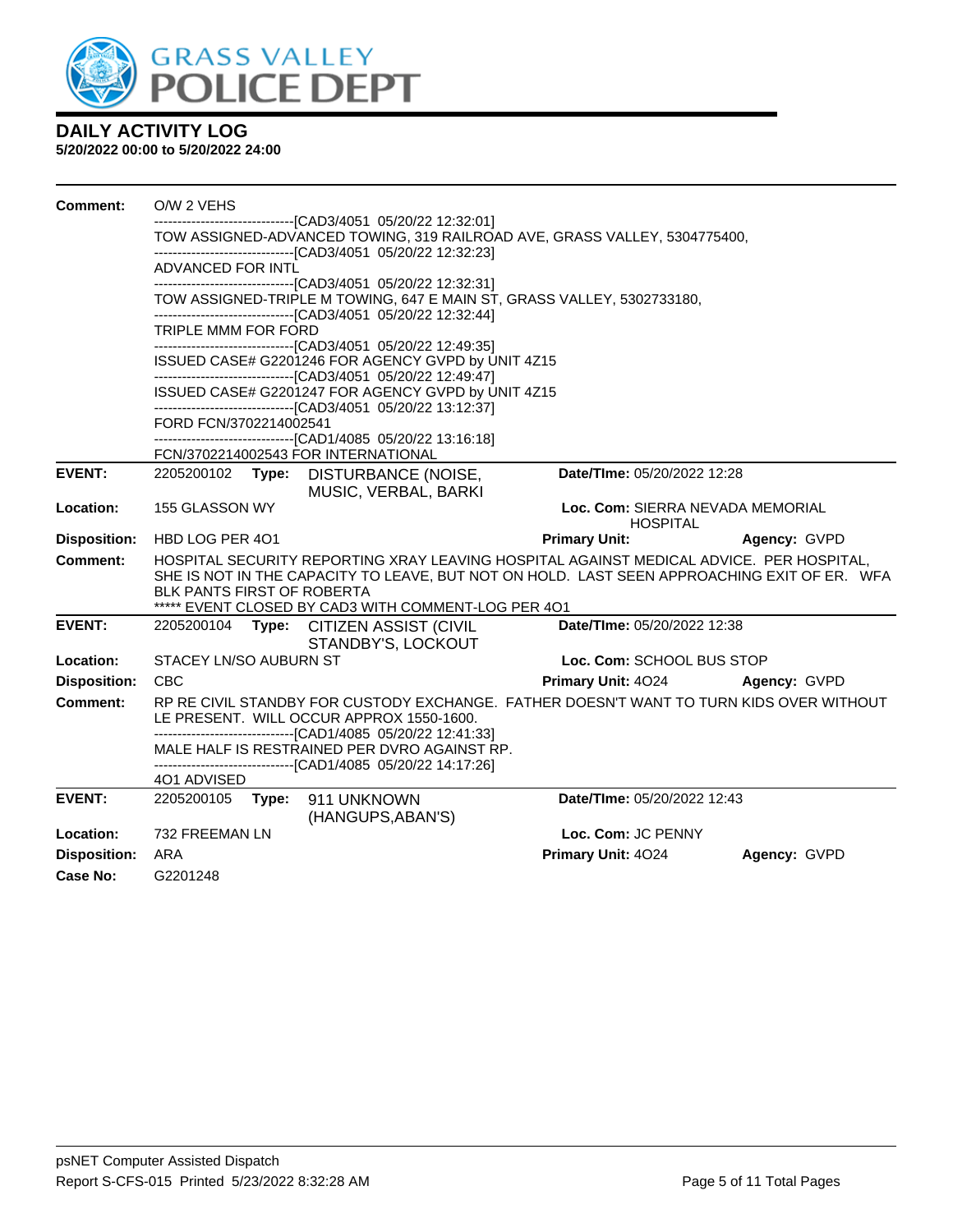

#### **5/20/2022 00:00 to 5/20/2022 24:00**

| Comment:            | 911 HANG UP NOTHING HEARD                                                                                                                                                                                                                                                                                                 |                             |                                                                                 |  |                             |              |  |                                                                 |  |  |                                                              |                                            |  |  |                                                                                                        |
|---------------------|---------------------------------------------------------------------------------------------------------------------------------------------------------------------------------------------------------------------------------------------------------------------------------------------------------------------------|-----------------------------|---------------------------------------------------------------------------------|--|-----------------------------|--------------|--|-----------------------------------------------------------------|--|--|--------------------------------------------------------------|--------------------------------------------|--|--|--------------------------------------------------------------------------------------------------------|
|                     |                                                                                                                                                                                                                                                                                                                           |                             | ------------------------------[CAD3/4051   05/20/22 12:44:00]                   |  |                             |              |  |                                                                 |  |  |                                                              |                                            |  |  |                                                                                                        |
|                     |                                                                                                                                                                                                                                                                                                                           |                             | EVENT LOCATION CHANGED FROM LAT: 39.26664000 LONG: -121.064347                  |  |                             |              |  |                                                                 |  |  |                                                              |                                            |  |  |                                                                                                        |
|                     |                                                                                                                                                                                                                                                                                                                           |                             | ----------------------------------[CAD3/4051 05/20/22 12:44:23]                 |  |                             |              |  |                                                                 |  |  |                                                              |                                            |  |  |                                                                                                        |
|                     | ON CALLBACK, 2 MALES IN 415P<br>-------------------------------[CAD3/4051 05/20/22 12:45:40]<br>EVENT LOCATION CHANGED FROM 2033 NEVADA CITY HY GV                                                                                                                                                                        |                             |                                                                                 |  |                             |              |  |                                                                 |  |  |                                                              |                                            |  |  |                                                                                                        |
|                     |                                                                                                                                                                                                                                                                                                                           |                             |                                                                                 |  |                             |              |  |                                                                 |  |  |                                                              |                                            |  |  |                                                                                                        |
|                     |                                                                                                                                                                                                                                                                                                                           |                             |                                                                                 |  |                             |              |  |                                                                 |  |  |                                                              |                                            |  |  |                                                                                                        |
|                     | ------------------------------[MERGED CAD1/4085_05/20/2022 12:46:49]                                                                                                                                                                                                                                                      |                             |                                                                                 |  |                             |              |  |                                                                 |  |  |                                                              |                                            |  |  |                                                                                                        |
|                     |                                                                                                                                                                                                                                                                                                                           | MERGED 2205200106 TYPE: DIS |                                                                                 |  |                             |              |  |                                                                 |  |  |                                                              |                                            |  |  |                                                                                                        |
|                     | LOCATION: 692 FREEMAN LN Apt: A<br>RALEYS<br>RP: NAME: JUNE MCKISSICK PHONE: 2699261 (530)                                                                                                                                                                                                                                |                             |                                                                                 |  |                             |              |  |                                                                 |  |  |                                                              |                                            |  |  |                                                                                                        |
|                     |                                                                                                                                                                                                                                                                                                                           |                             |                                                                                 |  |                             |              |  |                                                                 |  |  |                                                              |                                            |  |  | COMMENTS: 911 MALE IN 415P IFO JC PENNYS, 2 MALES INVOLEVED---------------------------------[CAD1/4085 |
|                     | 05/20/22 12:45:13]                                                                                                                                                                                                                                                                                                        |                             |                                                                                 |  |                             |              |  |                                                                 |  |  |                                                              |                                            |  |  |                                                                                                        |
|                     |                                                                                                                                                                                                                                                                                                                           |                             | PER RP IS IFO DOLLAR TREE, ONE MALE SPIT ON ANOTHER AND ARE FIST FIGHTING.      |  |                             |              |  |                                                                 |  |  |                                                              |                                            |  |  |                                                                                                        |
|                     |                                                                                                                                                                                                                                                                                                                           |                             | ------------------------------[SUPV01/3675 05/20/22 12:45:38]                   |  |                             |              |  |                                                                 |  |  |                                                              |                                            |  |  |                                                                                                        |
|                     |                                                                                                                                                                                                                                                                                                                           |                             | ADDITIONAL 911 RPT'G THE SUBJ'S ARE IFO THE JC PENNY                            |  |                             |              |  |                                                                 |  |  |                                                              |                                            |  |  |                                                                                                        |
|                     |                                                                                                                                                                                                                                                                                                                           |                             | ------------------------------[MERGED CAD1/4085 05/20/2022 12:46:54]            |  |                             |              |  |                                                                 |  |  |                                                              |                                            |  |  |                                                                                                        |
|                     |                                                                                                                                                                                                                                                                                                                           |                             | MERGED 2205200107 TYPE: 911                                                     |  |                             |              |  |                                                                 |  |  |                                                              |                                            |  |  |                                                                                                        |
|                     | LOCATION: LAT: 39.20008200 LONG: -121.06381<br>RP: PHONE: 2631153 (530)                                                                                                                                                                                                                                                   |                             |                                                                                 |  |                             |              |  |                                                                 |  |  |                                                              |                                            |  |  |                                                                                                        |
|                     |                                                                                                                                                                                                                                                                                                                           |                             | COMMENTS: 911 ABAN--------------------------------[CAD1/4085 05/20/22 12:46:40] |  |                             |              |  |                                                                 |  |  |                                                              |                                            |  |  |                                                                                                        |
|                     |                                                                                                                                                                                                                                                                                                                           |                             | ON CALLBACK, WAS REPORTING 2205200105                                           |  |                             |              |  |                                                                 |  |  |                                                              |                                            |  |  |                                                                                                        |
|                     | -------------------------------[CAD1/4085 05/20/22 12:48:03]<br>EVENT LOCATION CHANGED FROM DOLLAR GENERAL GV                                                                                                                                                                                                             |                             |                                                                                 |  |                             |              |  |                                                                 |  |  |                                                              |                                            |  |  |                                                                                                        |
|                     |                                                                                                                                                                                                                                                                                                                           |                             |                                                                                 |  |                             |              |  | ----------------------------------[CAD1/4085 05/20/22 12:48:10] |  |  |                                                              |                                            |  |  |                                                                                                        |
|                     | 10-39 CALFIRE FOR C3 RESP<br>-------------------------------[CAD1/4085 05/20/22 12:49:32]<br>EVENT CALL TYPE CHANGED FROM 911<br>----------------------------------[CAD1/4085 05/20/22 13:04:04]<br>ISSUED CASE# G2201248 FOR AGENCY GVPD by UNIT 4O24<br>----------------------------------[CAD1/4085 05/20/22 13:08:14] |                             |                                                                                 |  |                             |              |  |                                                                 |  |  |                                                              |                                            |  |  |                                                                                                        |
|                     |                                                                                                                                                                                                                                                                                                                           |                             |                                                                                 |  |                             |              |  |                                                                 |  |  |                                                              |                                            |  |  |                                                                                                        |
|                     |                                                                                                                                                                                                                                                                                                                           |                             |                                                                                 |  |                             |              |  |                                                                 |  |  |                                                              |                                            |  |  |                                                                                                        |
|                     |                                                                                                                                                                                                                                                                                                                           |                             |                                                                                 |  |                             |              |  |                                                                 |  |  |                                                              | EVENT LOCATION CHANGED FROM 732 FREEMAN GV |  |  |                                                                                                        |
|                     |                                                                                                                                                                                                                                                                                                                           |                             |                                                                                 |  |                             |              |  |                                                                 |  |  | -------------------------------[CAD1/4085 05/20/22 13:12:49] |                                            |  |  |                                                                                                        |
|                     |                                                                                                                                                                                                                                                                                                                           |                             | FCN/3702214002543 FOR INTERNATIONAL                                             |  |                             |              |  |                                                                 |  |  |                                                              |                                            |  |  |                                                                                                        |
|                     |                                                                                                                                                                                                                                                                                                                           |                             | --------------------------------[CAD3/4051 05/20/22 13:13:33]                   |  |                             |              |  |                                                                 |  |  |                                                              |                                            |  |  |                                                                                                        |
|                     | 1039 ER                                                                                                                                                                                                                                                                                                                   |                             | --------------------------------[CAD1/4085_05/20/22 13:16:31]                   |  |                             |              |  |                                                                 |  |  |                                                              |                                            |  |  |                                                                                                        |
|                     |                                                                                                                                                                                                                                                                                                                           |                             | FCN ENTEREND INTO EVENT IN ERROR                                                |  |                             |              |  |                                                                 |  |  |                                                              |                                            |  |  |                                                                                                        |
| <b>EVENT:</b>       |                                                                                                                                                                                                                                                                                                                           |                             | 2205200106 Type: DISTURBANCE (NOISE,                                            |  | Date/TIme: 05/20/2022 12:44 |              |  |                                                                 |  |  |                                                              |                                            |  |  |                                                                                                        |
|                     |                                                                                                                                                                                                                                                                                                                           |                             | MUSIC, VERBAL, BARKI                                                            |  |                             |              |  |                                                                 |  |  |                                                              |                                            |  |  |                                                                                                        |
| Location:           | 692 FREEMAN LN # A                                                                                                                                                                                                                                                                                                        |                             |                                                                                 |  | Loc. Com: RALEYS            |              |  |                                                                 |  |  |                                                              |                                            |  |  |                                                                                                        |
| <b>Disposition:</b> | MERGED 2205200105                                                                                                                                                                                                                                                                                                         |                             |                                                                                 |  | <b>Primary Unit:</b>        | Agency: GVPD |  |                                                                 |  |  |                                                              |                                            |  |  |                                                                                                        |
|                     |                                                                                                                                                                                                                                                                                                                           |                             | 911 MALE IN 415P IFO JC PENNYS, 2 MALES INVOLEVED                               |  |                             |              |  |                                                                 |  |  |                                                              |                                            |  |  |                                                                                                        |
| <b>Comment:</b>     |                                                                                                                                                                                                                                                                                                                           |                             | -------------------------------[CAD1/4085 05/20/22 12:45:13]                    |  |                             |              |  |                                                                 |  |  |                                                              |                                            |  |  |                                                                                                        |
|                     |                                                                                                                                                                                                                                                                                                                           |                             | PER RP IS IFO DOLLAR TREE, ONE MALE SPIT ON ANOTHER AND ARE FIST FIGHTING.      |  |                             |              |  |                                                                 |  |  |                                                              |                                            |  |  |                                                                                                        |
|                     |                                                                                                                                                                                                                                                                                                                           |                             | -------------------------------[SUPV01/3675 05/20/22 12:45:38]                  |  |                             |              |  |                                                                 |  |  |                                                              |                                            |  |  |                                                                                                        |
|                     |                                                                                                                                                                                                                                                                                                                           |                             | ADDITIONAL 911 RPT'G THE SUBJ'S ARE IFO THE JC PENNY                            |  |                             |              |  |                                                                 |  |  |                                                              |                                            |  |  |                                                                                                        |
|                     |                                                                                                                                                                                                                                                                                                                           |                             | ***** EVENT CLOSED BY CAD1 WITH COMMENT-2205200105                              |  |                             |              |  |                                                                 |  |  |                                                              |                                            |  |  |                                                                                                        |
| <b>EVENT:</b>       | 2205200107                                                                                                                                                                                                                                                                                                                |                             | Type: 911 UNKNOWN                                                               |  | Date/TIme: 05/20/2022 12:45 |              |  |                                                                 |  |  |                                                              |                                            |  |  |                                                                                                        |
|                     |                                                                                                                                                                                                                                                                                                                           |                             | (HANGUPS, ABAN'S)                                                               |  |                             |              |  |                                                                 |  |  |                                                              |                                            |  |  |                                                                                                        |
| Location:           |                                                                                                                                                                                                                                                                                                                           |                             | LAT: 39.20008200 LONG: -121.06381                                               |  | Loc. Com:                   |              |  |                                                                 |  |  |                                                              |                                            |  |  |                                                                                                        |
| <b>Disposition:</b> | MERGED 2205200105                                                                                                                                                                                                                                                                                                         |                             |                                                                                 |  | <b>Primary Unit:</b>        | Agency: GVPD |  |                                                                 |  |  |                                                              |                                            |  |  |                                                                                                        |
| Comment:            | 911 ABAN                                                                                                                                                                                                                                                                                                                  |                             |                                                                                 |  |                             |              |  |                                                                 |  |  |                                                              |                                            |  |  |                                                                                                        |
|                     |                                                                                                                                                                                                                                                                                                                           |                             | -------------------------------[CAD1/4085 05/20/22 12:46:40]                    |  |                             |              |  |                                                                 |  |  |                                                              |                                            |  |  |                                                                                                        |
|                     |                                                                                                                                                                                                                                                                                                                           |                             | ON CALLBACK, WAS REPORTING 2205200105                                           |  |                             |              |  |                                                                 |  |  |                                                              |                                            |  |  |                                                                                                        |
|                     |                                                                                                                                                                                                                                                                                                                           |                             | ***** EVENT CLOSED BY CAD1 WITH COMMENT-2205200105                              |  |                             |              |  |                                                                 |  |  |                                                              |                                            |  |  |                                                                                                        |
| <b>EVENT:</b>       | 2205200112                                                                                                                                                                                                                                                                                                                |                             | Type: ALL OTHERS                                                                |  | Date/TIme: 05/20/2022 13:28 |              |  |                                                                 |  |  |                                                              |                                            |  |  |                                                                                                        |
|                     |                                                                                                                                                                                                                                                                                                                           |                             |                                                                                 |  |                             |              |  |                                                                 |  |  |                                                              |                                            |  |  |                                                                                                        |

psNET Computer Assisted Dispatch Report S-CFS-015 Printed 5/23/2022 8:32:28 AM Page 6 of 11 Total Pages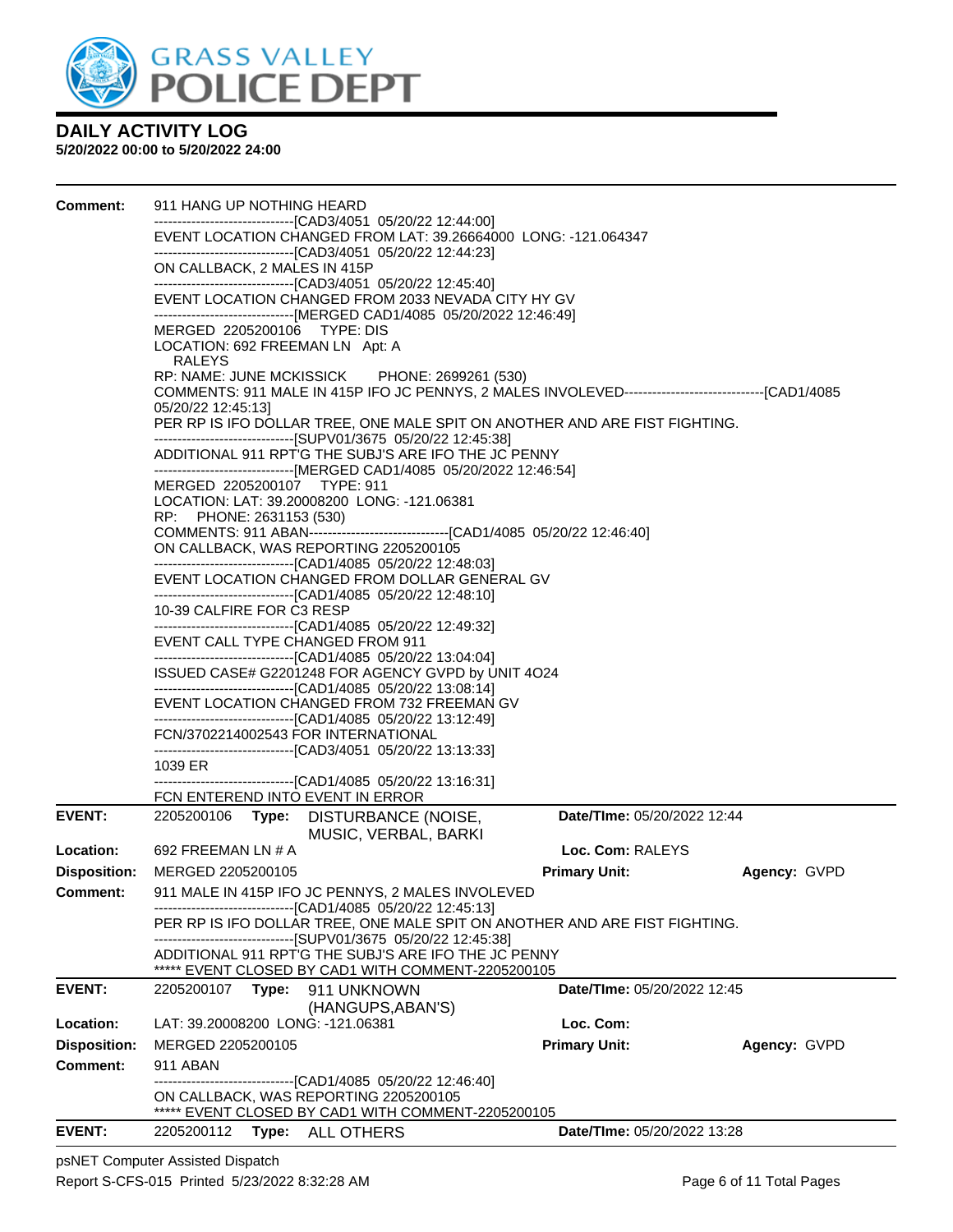

| <b>Disposition:</b><br><b>Comment:</b>                  | <b>CBC</b>                                                                                                                                                                                                                                               | Primary Unit: 402                                                       | Agency: GVPD |
|---------------------------------------------------------|----------------------------------------------------------------------------------------------------------------------------------------------------------------------------------------------------------------------------------------------------------|-------------------------------------------------------------------------|--------------|
| <b>EVENT:</b><br><b>Disposition:</b><br><b>Comment:</b> | 2205200114<br>Type: ALL OTHERS<br><b>CBC</b>                                                                                                                                                                                                             | Date/TIme: 05/20/2022 13:32<br>Primary Unit: 4017                       | Agency: GVPD |
| <b>EVENT:</b><br>Location:                              | 2205200119<br><b>FOLLOWUP</b><br>Type:<br>129 S AUBURN ST                                                                                                                                                                                                | Date/TIme: 05/20/2022 14:03<br>Loc. Com: GRASS VALLEY POLICE DEPARTMENT |              |
| <b>Disposition:</b>                                     | <b>CBC</b>                                                                                                                                                                                                                                               | <b>Primary Unit: 402</b>                                                | Agency: GVPD |
| <b>Comment:</b>                                         | ------------------------------[SUPV01/3675 05/20/22 14:20:14]<br><b>EVENT LOCATION CHANGED FROM GVPD</b>                                                                                                                                                 |                                                                         |              |
| <b>EVENT:</b>                                           | 2205200125 Type:<br>911                                                                                                                                                                                                                                  | Date/TIme: 05/20/2022 14:18                                             |              |
| Location:                                               | UNKNOWN/HANGUPS, ABANS<br>EA MAIN ST/BRUNSWICK RD                                                                                                                                                                                                        | Loc. Com:                                                               |              |
| <b>Disposition:</b>                                     | <b>HBD</b>                                                                                                                                                                                                                                               | <b>Primary Unit:</b>                                                    | Agency: GVPD |
| <b>Comment:</b>                                         | 911 ACCIDENTAL CODE 4                                                                                                                                                                                                                                    |                                                                         |              |
| <b>EVENT:</b><br>Location:                              | 2205200126    Type: THREATS<br>140 PARK AV                                                                                                                                                                                                               | Date/TIme: 05/20/2022 14:19<br>Loc. Com: SILVER SPRINGS SCHOOL          |              |
| <b>Disposition:</b>                                     | <b>RPT</b>                                                                                                                                                                                                                                               | <b>Primary Unit: 403</b>                                                | Agency: GVPD |
| Case No:                                                | G2201249                                                                                                                                                                                                                                                 |                                                                         |              |
| Comment:                                                | CRIMINAL THREATS BETWEEN ADULT STUDENT AND JUVENILE.                                                                                                                                                                                                     |                                                                         |              |
|                                                         | -------------------------------[CAD1/4085 05/20/22 14:20:23]<br>EVENT LOCATION CHANGED FROM 140 PARK AVE<br>-------------------------------[CAD1/4085 05/20/22 14:21:13]<br>ISSUED CASE# G2201249 FOR AGENCY GVPD by UNIT 4O3                            |                                                                         |              |
| <b>EVENT:</b>                                           | 2205200135 Type: CITIZEN ASSIST (CIVIL                                                                                                                                                                                                                   | Date/TIme: 05/20/2022 15:02                                             |              |
|                                                         | STANDBY'S, LOCKOUT                                                                                                                                                                                                                                       |                                                                         |              |
| Location:                                               | 120 BADGER LN                                                                                                                                                                                                                                            | Loc. Com:                                                               |              |
| <b>Disposition:</b>                                     | CBC ADVISED OF EVICTION PROCESS.                                                                                                                                                                                                                         | Primary Unit: 4024                                                      | Agency: GVPD |
| <b>Comment:</b>                                         | RP REQ CIVIL STANBY, RELATED TO EVENT 2205200059, RP IS ALREADY ON SITE.<br>-------------------------------[CAD1/4085 05/20/22 15:04:59]                                                                                                                 |                                                                         |              |
|                                                         | 401 ADVISED THROUGH 4024                                                                                                                                                                                                                                 |                                                                         |              |
| <b>EVENT:</b>                                           | 2205200138    Type: THREATS                                                                                                                                                                                                                              | Date/TIme: 05/20/2022 15:26                                             |              |
| Location:                                               | 244 DORSEY DR # 34                                                                                                                                                                                                                                       | Loc. Com:                                                               |              |
| <b>Disposition:</b>                                     | <b>CBC</b>                                                                                                                                                                                                                                               | <b>Primary Unit: 4D10</b>                                               | Agency: GVPD |
| <b>Comment:</b>                                         | RP REQG 1021 REF THREATS RECVD FROM FRIEND WHO IS POSS MENTALLY UNSTABLE<br>------------------------[4D10/MDT 05/20/22 16:04]                                                                                                                            |                                                                         |              |
|                                                         | CONTACT MADE WITH RP. HE SAID HIS FRIEND IS HAVING A MENTAL ISSUES. HE BLOCKED HIM ON SOCIAL<br>MEDIA AND NO LONGER WILL CONTACT HIM. HE ADVISED THAT HE WILL CALL BACK IF THERE ARE MORE<br>ISSUES. CBC.                                                |                                                                         |              |
| <b>EVENT:</b>                                           | 2205200139 Type:<br>CITIZEN ASSIST (CIVIL<br>STANDBY'S, LOCKOUT                                                                                                                                                                                          | Date/TIme: 05/20/2022 15:28                                             |              |
| Location:                                               | 10837 ROUGH & READY HIGHWAY                                                                                                                                                                                                                              | Loc. Com: LYMAN GILMORE SCHOOL                                          |              |
| <b>Disposition:</b>                                     | CBC SUBJ LEFT PRIOR TOOUR ARRIVAL                                                                                                                                                                                                                        | Primary Unit: 4024                                                      | Agency: GVPD |
| <b>Comment:</b>                                         | RP CURRENTLY IN LOBBY OF GVPD REQ ESCORT TO PICK UP HIS KIDS FROM SCHOOL. KIDS ARE<br>CURRENTLY IN OFFICE AT SCHOOL.<br>-------------------[CAD1/4085 05/20/22 15:31:02]<br>RP IS RESTRAINED IN DVRO AGAINST MOTHER OF CHILDREN, ALSO CONF 10-36, LOCAL. |                                                                         |              |
| <b>EVENT:</b>                                           | 2205200143<br>Type:<br>VEH CITES, VIN, TOWS, DUI                                                                                                                                                                                                         | Date/TIme: 05/20/2022 15:44                                             |              |
| Location:                                               | <b>RYANS LN/RIDGE RD</b>                                                                                                                                                                                                                                 | Loc. Com:                                                               |              |
| <b>Disposition:</b>                                     | <b>CBC</b>                                                                                                                                                                                                                                               | Primary Unit: 4Z15                                                      | Agency: GVPD |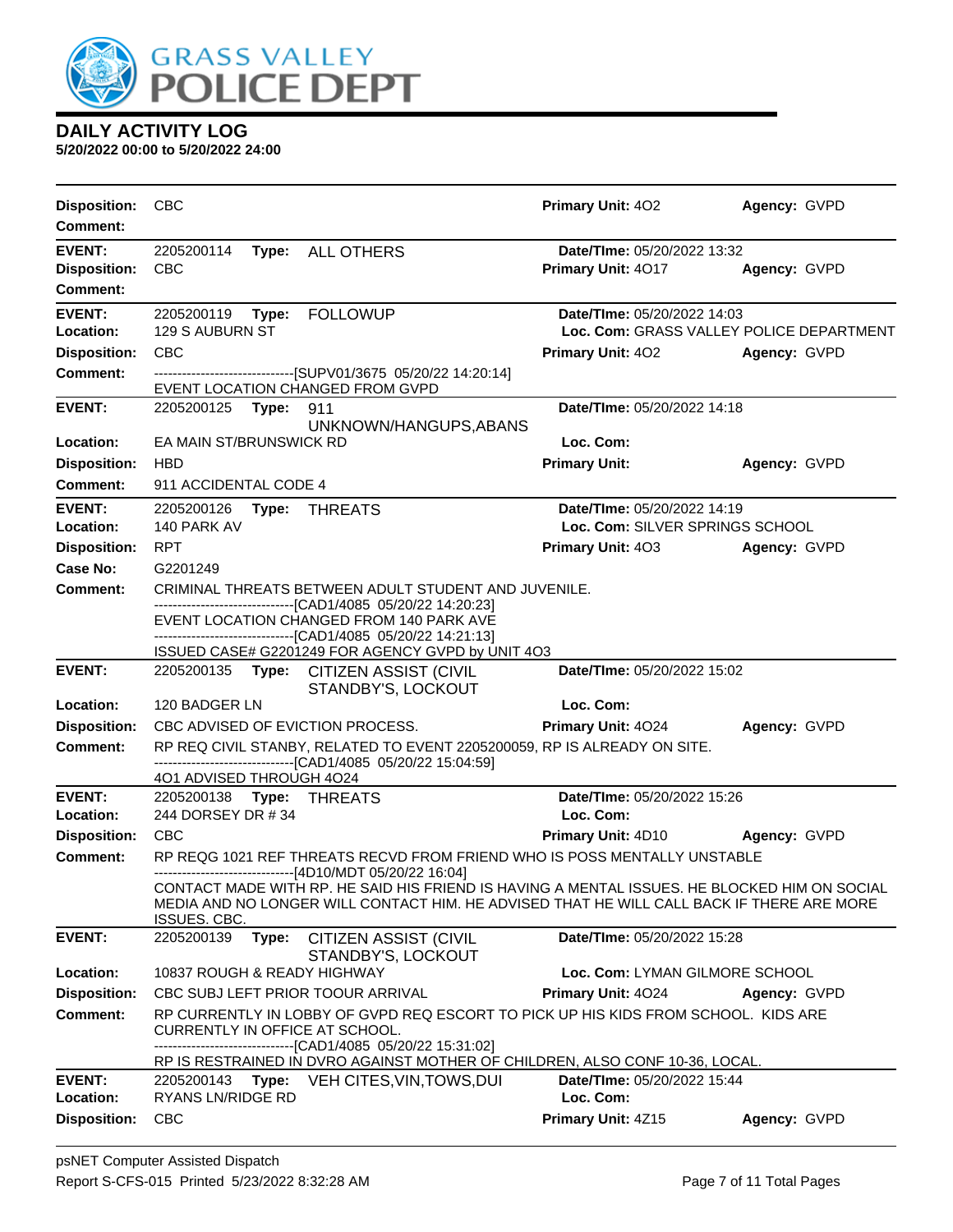

| <b>Comment:</b>            |                                      |       | RO REQG 1021 REF CAMPER PARKED ON CITY STREET FOR MORE THAN 3 DAYS                                                                                 |                                                             |                                           |
|----------------------------|--------------------------------------|-------|----------------------------------------------------------------------------------------------------------------------------------------------------|-------------------------------------------------------------|-------------------------------------------|
| <b>EVENT:</b>              | 2205200144                           | Type: | DISTURBANCE (NOISE,<br>MUSIC, VERBAL, BARKI                                                                                                        | Date/TIme: 05/20/2022 15:45                                 |                                           |
| Location:                  | <b>TINLOY ST/BANK ST</b>             |       |                                                                                                                                                    | Loc. Com:                                                   |                                           |
| <b>Disposition:</b>        | <b>RPT</b>                           |       |                                                                                                                                                    | Primary Unit: 4024                                          | Agency: GVPD                              |
| Case No:                   | G2201252                             |       |                                                                                                                                                    |                                                             |                                           |
| Comment:                   |                                      |       | 911 REPORTING 2 XRAYS FIGHTING AT BUS STOP, STOPPED VEH NEARBY.<br>-------------------------------[CAD1/4085 05/20/22 15:49:15]                    |                                                             |                                           |
|                            | 10-39 CALFIRE FOR C2 RESP            |       |                                                                                                                                                    |                                                             |                                           |
|                            | 10-39 CALFIRE TO 10-22               |       | --------------------------------[CAD1/4085 05/20/22 15:50:51]                                                                                      |                                                             |                                           |
|                            |                                      |       | ------------------------[CAD1/4085 05/20/22 15:50:55]                                                                                              |                                                             |                                           |
|                            |                                      |       | ISSUED CASE# G2201252 FOR AGENCY GVPD by UNIT 4O24                                                                                                 |                                                             |                                           |
| <b>EVENT:</b><br>Location: | 2205200146<br>628 S AUBURN ST        |       | Type: VEH CITES, VIN, TOWS, DUI                                                                                                                    | Date/TIme: 05/20/2022 15:47<br>Loc. Com: COACH & FOUR MOTEL |                                           |
| <b>Disposition:</b>        | HBD BEAT INFO PER 401                |       |                                                                                                                                                    | <b>Primary Unit:</b>                                        | Agency: GVPD                              |
| <b>Comment:</b>            |                                      |       | 911 RPTG BOYFRIEND IS LEAVING IN VEH WHI BMW SW UNK LIC# UNREGISTERED AND UNLICENSED                                                               |                                                             |                                           |
|                            |                                      |       | ***** EVENT CLOSED BY CAD1 WITH COMMENT-BEAT INFO PER 401                                                                                          |                                                             |                                           |
| <b>EVENT:</b>              | 2205200155                           | Type: | THEFT (GRAND, PETTY, FROM<br><b>MERCHANT)</b>                                                                                                      | Date/TIme: 05/20/2022 16:18                                 |                                           |
| Location:                  | 2032 NEVADA CITY HY                  |       |                                                                                                                                                    | 6105                                                        | Loc. Com: B C TRUE VALUE HARDWARE 530 723 |
| <b>Disposition:</b>        | CBC NOT REQUESTING RPT               |       |                                                                                                                                                    | Primary Unit: 4017                                          | Agency: GVPD                              |
| <b>Comment:</b>            | <b>FRONT LP</b>                      |       | RP REQ 10-21 FOR THEFT OF KNIFE, RETAIL VALUE \$35<br>RP HAS A PICTURE OF THE SU AND HE IS ASSOCIATED WITH A 4D WHI DODG PK 4X4 WITH BED COVER, NO |                                                             |                                           |
| <b>EVENT:</b>              | 2205200162                           | Type: | <b>CITIZEN ASSIST (CIVIL</b><br>STANDBY'S, LOCKOUT                                                                                                 | Date/TIme: 05/20/2022 17:03                                 |                                           |
| Location:                  | 1262 SUTTON WY                       |       |                                                                                                                                                    | Loc. Com: HOSPITALITY HOUSE 530 271 7144                    |                                           |
| <b>Disposition:</b>        | CBC 98T, CLEARED                     |       |                                                                                                                                                    | Primary Unit: 4017                                          | Agency: GVPD                              |
| Comment:                   | <b>CLEARANCE FOR 1</b>               |       |                                                                                                                                                    |                                                             |                                           |
| <b>EVENT:</b>              | 2205200165                           | Type: | <b>WELFARE CHECK</b>                                                                                                                               | Date/TIme: 05/20/2022 17:23                                 |                                           |
| Location:                  | 124 CORNISH CT                       |       |                                                                                                                                                    | Loc. Com:                                                   |                                           |
| <b>Disposition:</b>        | CBC SUBJ IS CODE 4                   |       |                                                                                                                                                    | <b>Primary Unit: 4024</b>                                   | Agency: GVPD                              |
| <b>Comment:</b>            | <b>INFO FOR THEM</b>                 |       | RP REQ CHK ON HER FATHER, NEG CTC IN OVER 48HRS<br>82YOA MALE W/HEALTH ISSUES, RECENT HEART ATTACK. HAS ROOMATES BUT RP DOES NOT HAVE CTC          |                                                             |                                           |
| <b>EVENT:</b><br>Location: | 2205200170<br><b>BRUNSWICK BASIN</b> | Type: | <b>ALL OTHERS</b>                                                                                                                                  | Date/TIme: 05/20/2022 17:48<br>Loc. Com:                    |                                           |
| <b>Disposition:</b>        | <b>CBC</b>                           |       |                                                                                                                                                    | Primary Unit: 4017                                          | Agency: GVPD                              |
| <b>Comment:</b>            | ATL SU VEH                           |       |                                                                                                                                                    |                                                             |                                           |
| <b>EVENT:</b>              | 2205200171                           | Type: | VANDALISM                                                                                                                                          | Date/TIme: 05/20/2022 17:48                                 |                                           |
| Location:                  | 825 OLD TUNNEL RD # 213              |       |                                                                                                                                                    | Loc. Com:                                                   |                                           |
| <b>Disposition:</b>        | PEN MESSAGE LEFT                     |       |                                                                                                                                                    | Primary Unit: 4022                                          | Agency: GVPD                              |
| Comment:                   |                                      |       | RP REQ 10-21 TO RPT COLD 594 TO VEH                                                                                                                |                                                             |                                           |
| <b>EVENT:</b><br>Location: | 2205200172<br>426 SUTTON WY          | Type: | SUBJECT STOP                                                                                                                                       | Date/TIme: 05/20/2022 18:04<br>Loc. Com:                    |                                           |
| <b>Disposition:</b>        | ARA                                  |       |                                                                                                                                                    | Primary Unit: 4D10                                          | Agency: GVPD                              |
| Case No:                   | G2201254                             |       |                                                                                                                                                    |                                                             |                                           |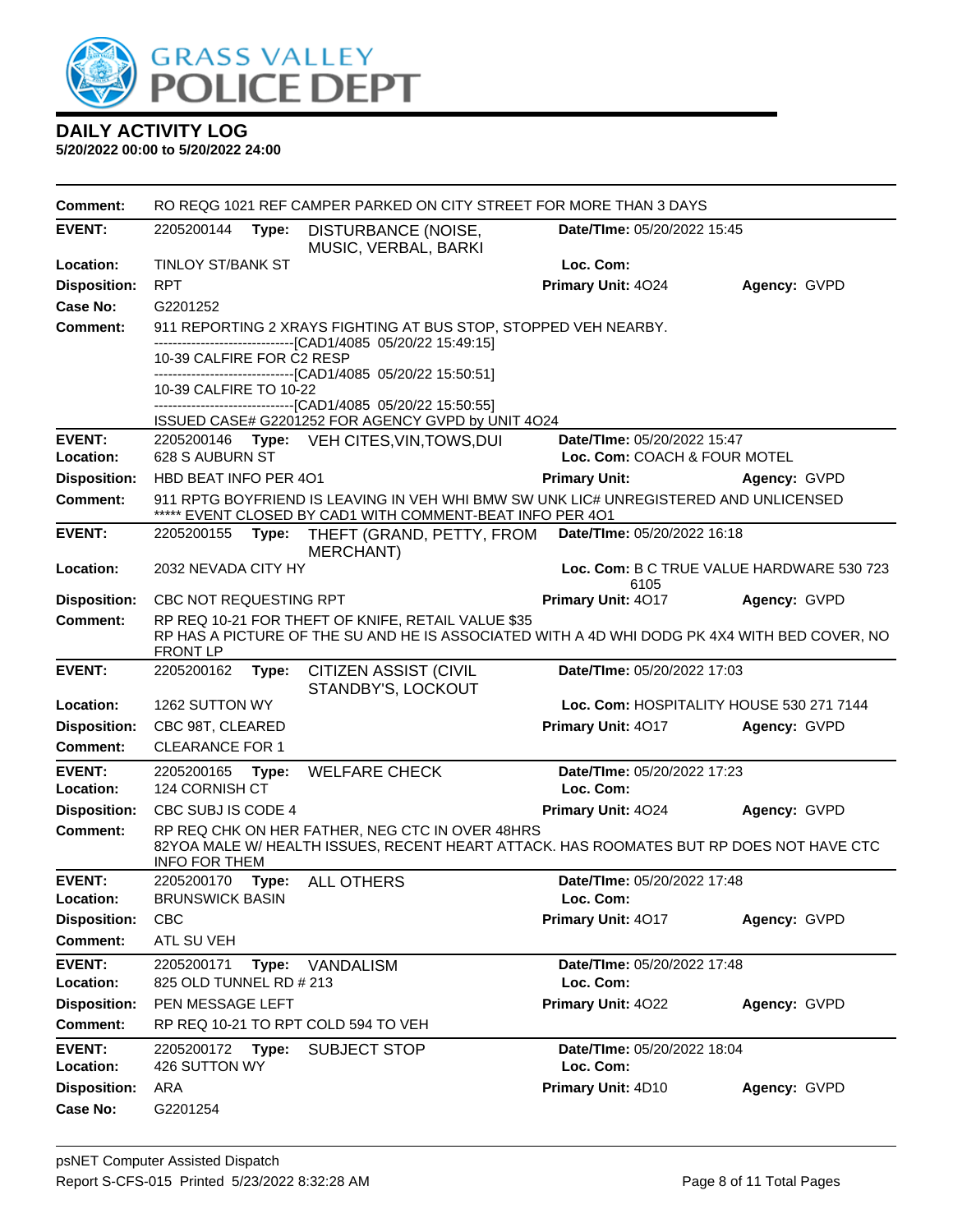

| <b>Comment:</b>            | OW SUBJ                                            |       |                                                                                                                                                                                                                        |                                          |                     |
|----------------------------|----------------------------------------------------|-------|------------------------------------------------------------------------------------------------------------------------------------------------------------------------------------------------------------------------|------------------------------------------|---------------------|
|                            |                                                    |       | -------------------------------[CAD3/4056_05/20/22 18:07:55]<br>EVENT LOCATION CHANGED FROM 426 SUTTON                                                                                                                 |                                          |                     |
|                            |                                                    |       | -------------------------------[CAD3/4056_05/20/22 18:14:45]                                                                                                                                                           |                                          |                     |
|                            |                                                    |       | ISSUED CASE# G2201254 FOR AGENCY GVPD by UNIT 4D10                                                                                                                                                                     |                                          |                     |
| <b>EVENT:</b>              |                                                    |       | 2205200173 Type: SUSPICIOUS CIRCUMSTANCE<br>(VEHICLE, PERSON                                                                                                                                                           | Date/TIme: 05/20/2022 18:06              |                     |
| Location:                  | <b>RYANS LN/RIDGE RD</b>                           |       |                                                                                                                                                                                                                        | Loc. Com:                                |                     |
| <b>Disposition:</b>        | ARA 148 AND FALSE TABS                             |       |                                                                                                                                                                                                                        | Primary Unit: 4024                       | Agency: GVPD        |
| Case No:                   | G2201255                                           |       |                                                                                                                                                                                                                        |                                          |                     |
| <b>Comment:</b>            |                                                    |       | RP RPT'G SOMEONE SLEEPING IN A GRY NISSAN, UNK HOW LONG ITS BEEN THERE<br>-------------------------------[CAD3/4056 05/20/22 18:52:00]                                                                                 |                                          |                     |
|                            |                                                    |       | ISSUED CASE# G2201255 FOR AGENCY GVPD by UNIT 4O24<br>-------------------------------[CAD3/4056 05/20/22 18:52:46]                                                                                                     |                                          |                     |
|                            |                                                    |       | TOW ASSIGNED-KILROYS, 800 E MAIN ST, GRASS VALLEY, 5302733495,<br>-------------------------------[CAD3/4056 05/20/22 18:53:06]                                                                                         |                                          |                     |
|                            | 10-39 KILROYS DRIVE TIME                           |       | ------------------------------[CAD3/4056_05/20/22 19:50:15]                                                                                                                                                            |                                          |                     |
|                            | FCN/3702214004139                                  |       |                                                                                                                                                                                                                        |                                          |                     |
| <b>EVENT:</b>              |                                                    |       | 2205200176 Type: DRUGS (ANY NARCOTIC<br><b>RELATED OFFENSE)</b>                                                                                                                                                        | Date/TIme: 05/20/2022 18:23              |                     |
| Location:                  | 720 SUTTON WY                                      |       |                                                                                                                                                                                                                        | Loc. Com: RITE AID                       |                     |
| <b>Disposition:</b>        |                                                    |       |                                                                                                                                                                                                                        | <b>Primary Unit: 4S6</b>                 | Agency: GVPD        |
| Case No:                   | G2201256                                           |       |                                                                                                                                                                                                                        |                                          |                     |
| <b>Comment:</b>            |                                                    |       | RP REQ PU OF A BAGGIE OF A WHI SUBSTANCE THAT AN EMPLOYEE FOUND AT THE BUSINESS. BAGGIE<br>HAS BEEN MOVED TO OFFICE, WILL HAVE IT THERE FOR COLLECTION<br>-------------------------------[CAD3/4056_05/20/22 18:58:18] |                                          |                     |
|                            |                                                    |       | ISSUED CASE# G2201256 FOR AGENCY GVPD by UNIT 4D10                                                                                                                                                                     |                                          |                     |
| <b>EVENT:</b>              |                                                    |       | 2205200179 Type: TRAFFIC (DUI, PARKING,<br>SPEED, HAZ                                                                                                                                                                  | Date/TIme: 05/20/2022 18:44              |                     |
| Location:                  | 49/20 STATE/BENNETT ST                             |       |                                                                                                                                                                                                                        | Loc. Com: NB                             |                     |
| <b>Disposition:</b>        | <b>HBD</b>                                         |       |                                                                                                                                                                                                                        | <b>Primary Unit:</b>                     | Agency: GVPD        |
| <b>Comment:</b>            | VEH TOOK HY 174 EXIT<br>***** EVENT CLOSED BY CAD3 |       | 911 RPTG 23103 TAN 4D SEDAN POSS ACURA LP: 7MEK337. HEAVYSET XRAY DRIVER W/BLOND HAIR. VEH<br>SWERVED PUSHING RP INTO SHOULDER/XFER TO CHP                                                                             |                                          |                     |
| <b>EVENT:</b>              |                                                    |       | 2205200183 Type: DISTURBANCE (NOISE,<br>MUSIC, VERBAL, BARKI                                                                                                                                                           | Date/TIme: 05/20/2022 19:22              |                     |
| Location:                  | 105 NEAL ST                                        |       |                                                                                                                                                                                                                        | Loc. Com: SAFEWAY                        |                     |
| Disposition: INF           |                                                    |       |                                                                                                                                                                                                                        | <b>Primary Unit: 4022</b>                | <b>Agency: GVPD</b> |
| Comment:                   |                                                    |       | RP RPTG A LOT OF YELLING BTWN WOMEN NEXT TO BATHROOMS NEAR LISTED. RP THINKS XRAYS ARE<br>11550. POSS 6 XRAYS. RP ADV XRAYS WALKED OFF TWD MILL                                                                        |                                          |                     |
| <b>EVENT:</b>              | 2205200184                                         | Type: | ANIMALS (ABUSE, LOOSE,<br>FOUND, INJURED)                                                                                                                                                                              | Date/TIme: 05/20/2022 19:27              |                     |
| Location:                  | EA MAIN ST/IDAHO MARYLAND RD                       |       |                                                                                                                                                                                                                        | Loc. Com: ROUND ABOUT NEAR OFFICES       |                     |
| <b>Disposition:</b>        | <b>RESPONSE</b>                                    |       | CBC DOG OWNER LOCATED NEG NEED FOR LE                                                                                                                                                                                  | <b>Primary Unit: 4022</b>                | Agency: GVPD        |
| <b>Comment:</b>            |                                                    |       | RP RPTG FOUND MED BLK DOG. REQ PICKUP. ASSOC WITH GREY/BLK TOYT PRIUS.                                                                                                                                                 |                                          |                     |
| <b>EVENT:</b><br>Location: | 2205200185<br>700 BLK MALTMAN                      | Type: | <b>SUBJECT STOP</b>                                                                                                                                                                                                    | Date/TIme: 05/20/2022 19:33<br>Loc. Com: |                     |
| <b>Disposition:</b>        | ARA                                                |       |                                                                                                                                                                                                                        | Primary Unit: 4D10                       | Agency: GVPD        |
| <b>Case No:</b>            | G2201257                                           |       |                                                                                                                                                                                                                        |                                          |                     |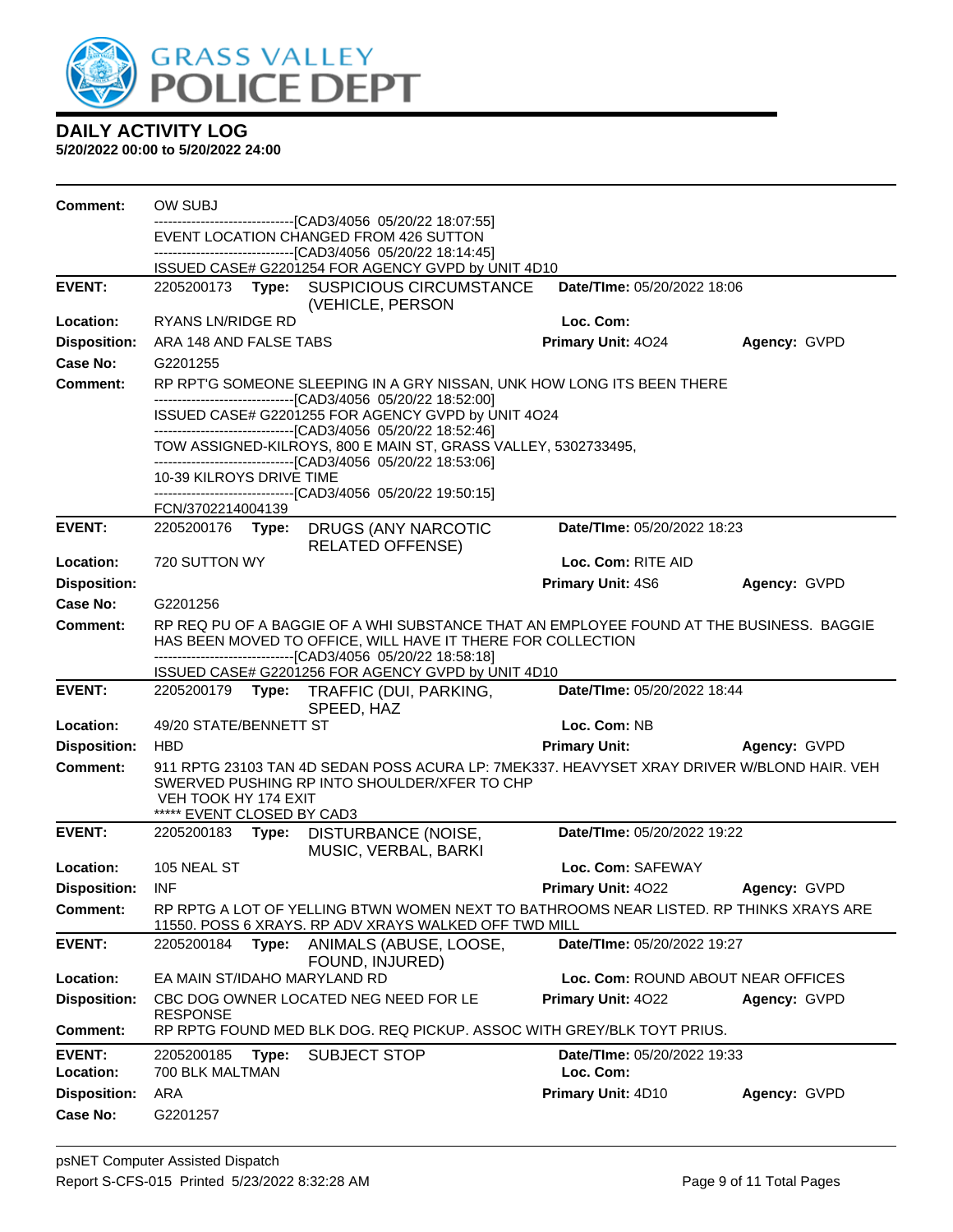

| <b>Comment:</b>                     | -------------------------------[CAD1/4074 05/20/22 19:49:21]<br>TOW ASSIGNED-CELESTIAL VALLEY TOWING, 875 IDAHO MARYLAND DR, GRASS VALLEY, 5302723353,<br>------------------------------[CAD1/4074 05/20/22 19:49:39]<br>CELESTIAL ADV SHOULD BE DRIVE TIME BUT AT LEAST 30 MINS OR LESS.<br>-------------------------------[CAD3/4056 05/20/22 20:00:20]<br>ISSUED CASE# G2201257 FOR AGENCY GVPD by UNIT 4D10<br>------------------------------[CAD3/4056 05/20/22 20:35:46]<br>FCN/3702214004243 |                                    |              |  |  |
|-------------------------------------|-----------------------------------------------------------------------------------------------------------------------------------------------------------------------------------------------------------------------------------------------------------------------------------------------------------------------------------------------------------------------------------------------------------------------------------------------------------------------------------------------------|------------------------------------|--------------|--|--|
| <b>EVENT:</b>                       | 2205200202 Type: VEHICLE STOP                                                                                                                                                                                                                                                                                                                                                                                                                                                                       | Date/TIme: 05/20/2022 21:53        |              |  |  |
| Location:                           | EA MAIN ST/EUREKA ST                                                                                                                                                                                                                                                                                                                                                                                                                                                                                | Loc. Com:                          |              |  |  |
| <b>Disposition:</b>                 | <b>WA</b>                                                                                                                                                                                                                                                                                                                                                                                                                                                                                           | Primary Unit: 4011                 | Agency: GVPD |  |  |
| <b>Comment:</b>                     | License: 8WBV848<br>-------------------------------[CAD3/4056 05/20/22 21:54:04]                                                                                                                                                                                                                                                                                                                                                                                                                    |                                    |              |  |  |
|                                     | EVENT LOCATION CHANGED FROM E MAIN/EUREKA                                                                                                                                                                                                                                                                                                                                                                                                                                                           |                                    |              |  |  |
| <b>EVENT:</b>                       | 2205200203 Type: DISTURBANCE (NOISE,<br>MUSIC, VERBAL, BARKI                                                                                                                                                                                                                                                                                                                                                                                                                                        | Date/TIme: 05/20/2022 21:58        |              |  |  |
| Location:                           | 105 OPHIR ST # O                                                                                                                                                                                                                                                                                                                                                                                                                                                                                    | Loc. Com:                          |              |  |  |
| <b>Disposition:</b>                 | UTL QOA                                                                                                                                                                                                                                                                                                                                                                                                                                                                                             | Primary Unit: 4D10                 | Agency: GVPD |  |  |
| Comment:                            | 911 CHP XFER/RP RPTG NEIGHBORS IN 415. MALE YELLING POSS WITH CHILDREN OR WIFE. BEEN GOING<br>ON FOR AT LEAST AN HOUR OR TWO. RE LE NOT RESPOND TO HER RESIDENCE. REQ ANON TO SUBJ.<br>-------------------------------[CAD1/4074_05/20/22 22:28:19]<br>ADD'T 911 RPTG ITS QUIET NOW                                                                                                                                                                                                                 |                                    |              |  |  |
| <b>EVENT:</b>                       | 2205200204<br>Type: SUBJECT STOP                                                                                                                                                                                                                                                                                                                                                                                                                                                                    | Date/TIme: 05/20/2022 21:59        |              |  |  |
| Location:                           | 828 W MAIN ST                                                                                                                                                                                                                                                                                                                                                                                                                                                                                       | Loc. Com: PEACE LUTHERAN CHURCH    |              |  |  |
| <b>Disposition:</b>                 | CBC                                                                                                                                                                                                                                                                                                                                                                                                                                                                                                 | <b>Primary Unit: 4S6</b>           | Agency: GVPD |  |  |
| <b>Comment:</b>                     | OW <sub>1</sub><br>-------------------------------[CAD3/4056 05/20/22 22:00:28]                                                                                                                                                                                                                                                                                                                                                                                                                     |                                    |              |  |  |
|                                     | EVENT LOCATION CHANGED FROM PEACE LUTHERAN                                                                                                                                                                                                                                                                                                                                                                                                                                                          |                                    |              |  |  |
| <b>EVENT:</b>                       | 2205200207 Type: ALL OTHERS                                                                                                                                                                                                                                                                                                                                                                                                                                                                         | Date/TIme: 05/20/2022 22:15        |              |  |  |
| Location:                           | 905 WE MAIN ST                                                                                                                                                                                                                                                                                                                                                                                                                                                                                      | Loc. Com:                          |              |  |  |
| <b>Disposition:</b>                 | RPT CITED 602                                                                                                                                                                                                                                                                                                                                                                                                                                                                                       | <b>Primary Unit: 4011</b>          | Agency: GVPD |  |  |
| Case No:                            | G2201258                                                                                                                                                                                                                                                                                                                                                                                                                                                                                            |                                    |              |  |  |
|                                     |                                                                                                                                                                                                                                                                                                                                                                                                                                                                                                     |                                    |              |  |  |
| <b>Comment:</b>                     | -------------------------------[CAD3/4056 05/20/22 22:15:47]<br>EVENT LOCATION CHANGED FROM 905 W MAIN<br>-------------------------------[CAD3/4056 05/20/22 22:34:00]<br>ISSUED CASE# G2201258 FOR AGENCY GVPD by UNIT 4O11                                                                                                                                                                                                                                                                        |                                    |              |  |  |
| <b>EVENT:</b>                       | 2205200211 Type: SUSPICIOUS CIRCUMSTANCE                                                                                                                                                                                                                                                                                                                                                                                                                                                            | Date/TIme: 05/20/2022 22:58        |              |  |  |
|                                     | (VEHICLE, PERSON<br>109 OLYMPIA PARK RD                                                                                                                                                                                                                                                                                                                                                                                                                                                             | Loc. Com: TACO BELL 530 477 8163   |              |  |  |
| <b>Disposition:</b>                 | <b>CBC</b>                                                                                                                                                                                                                                                                                                                                                                                                                                                                                          | Primary Unit: 4011                 | Agency: GVPD |  |  |
| <b>Location:</b><br><b>Comment:</b> | RP RPT'G DRK COLORED SMALL SUV PARKED NEAR THE DRIVETHRU, VEH APPEARS TO BE OFF AND<br>OCCUPIED BY SUBJ IN A MASK IN THE FRONT SEAT. PARTIALLY BLKING                                                                                                                                                                                                                                                                                                                                               |                                    |              |  |  |
| <b>EVENT:</b>                       | 2205200213<br>Type: TRAFFIC ACCIDENT                                                                                                                                                                                                                                                                                                                                                                                                                                                                | Date/TIme: 05/20/2022 23:01        |              |  |  |
| Location:                           | 11954 NEVADA CITY HY                                                                                                                                                                                                                                                                                                                                                                                                                                                                                | Loc. Com: MCDONALDS 530 273 2518   |              |  |  |
| <b>Disposition:</b>                 | <b>RPT</b>                                                                                                                                                                                                                                                                                                                                                                                                                                                                                          | <b>Primary Unit: 4S6</b>           | Agency: GVPD |  |  |
| <b>Case No:</b>                     | G2201259                                                                                                                                                                                                                                                                                                                                                                                                                                                                                            |                                    |              |  |  |
| Comment:                            | 911 RPTG 1182. RP IS IN A DRK BRO OR GRY OR SIL TOYT COROLLA. OTHER PRTY IS IN SIL SUV.<br>-------------------------------[CAD3/4056 05/20/22 23:21:05]                                                                                                                                                                                                                                                                                                                                             |                                    |              |  |  |
| <b>EVENT:</b>                       | ISSUED CASE# G2201259 FOR AGENCY GVPD by UNIT 4S6<br>2205200216<br>Type: VEH CITES, VIN, TOWS, DUI                                                                                                                                                                                                                                                                                                                                                                                                  | <b>Date/TIme: 05/20/2022 23:30</b> |              |  |  |